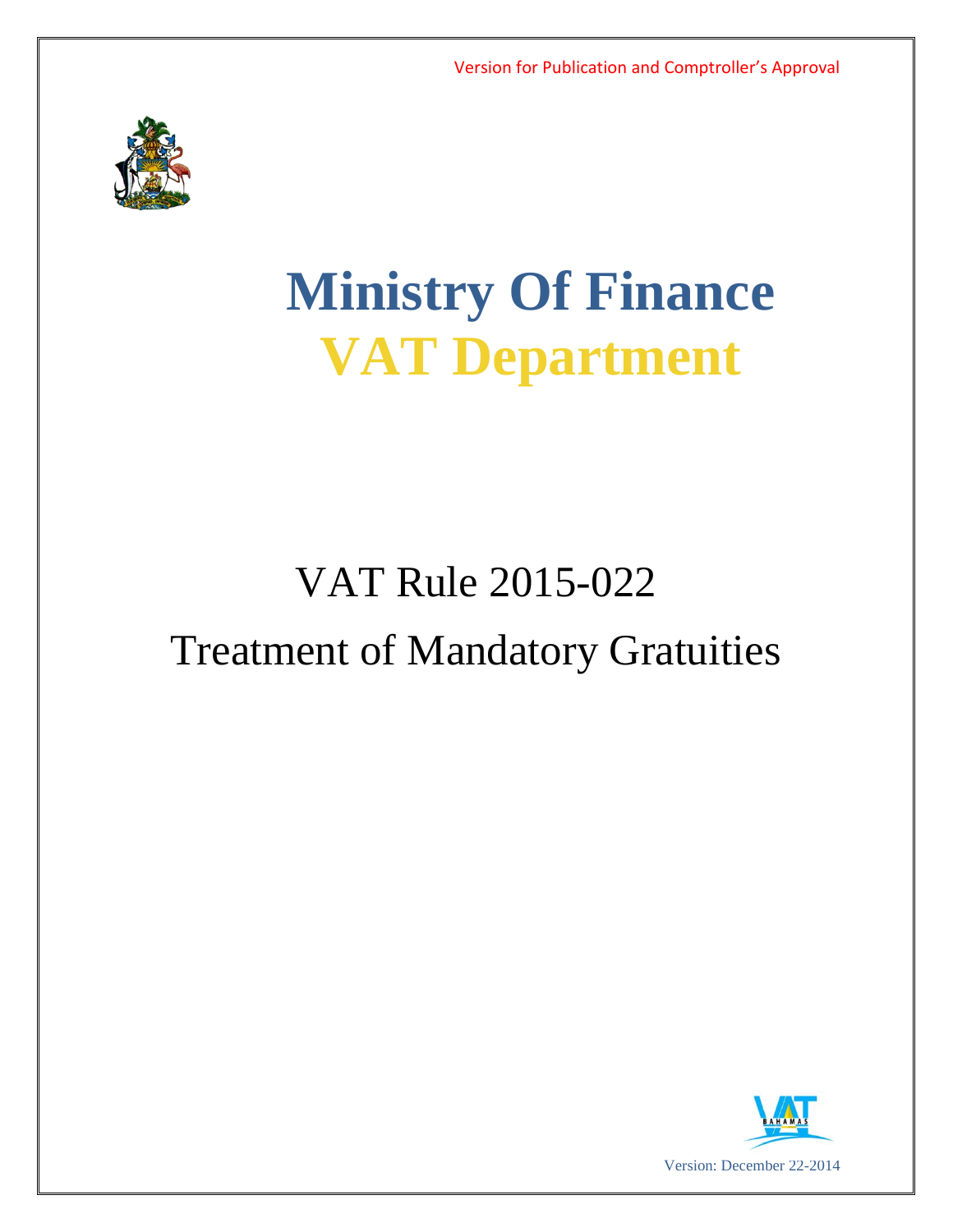Version for Publication and Comptroller's Approval

## **VAT RULE 2015-022**

### **Treatment of Mandatory Gratuities**

#### **A. Authority**

This Rule is made under section 17 of the Value Added Act, 2014.

#### **B. Legislation**

All legislative references are to the Value Added Tax Act, 2014 and/or the Value Added Tax Regulations 2014, unless otherwise stated.

#### **C. This Rule applies in respect of:**

Section 17(5) and 17(6) of the Value Added Tax Regulations, 2014 speaks to the treatment of Value Added Tax on gratuity payments.

#### **D. Application of Rule**

This Rule is for the purpose of providing clarity on the treatment of mandatory gratuities collected for the delivery of services and applies in situations where gratuities is paid in restaurants, hotels and similar service entities and is itemized on the bill issued to the customer.